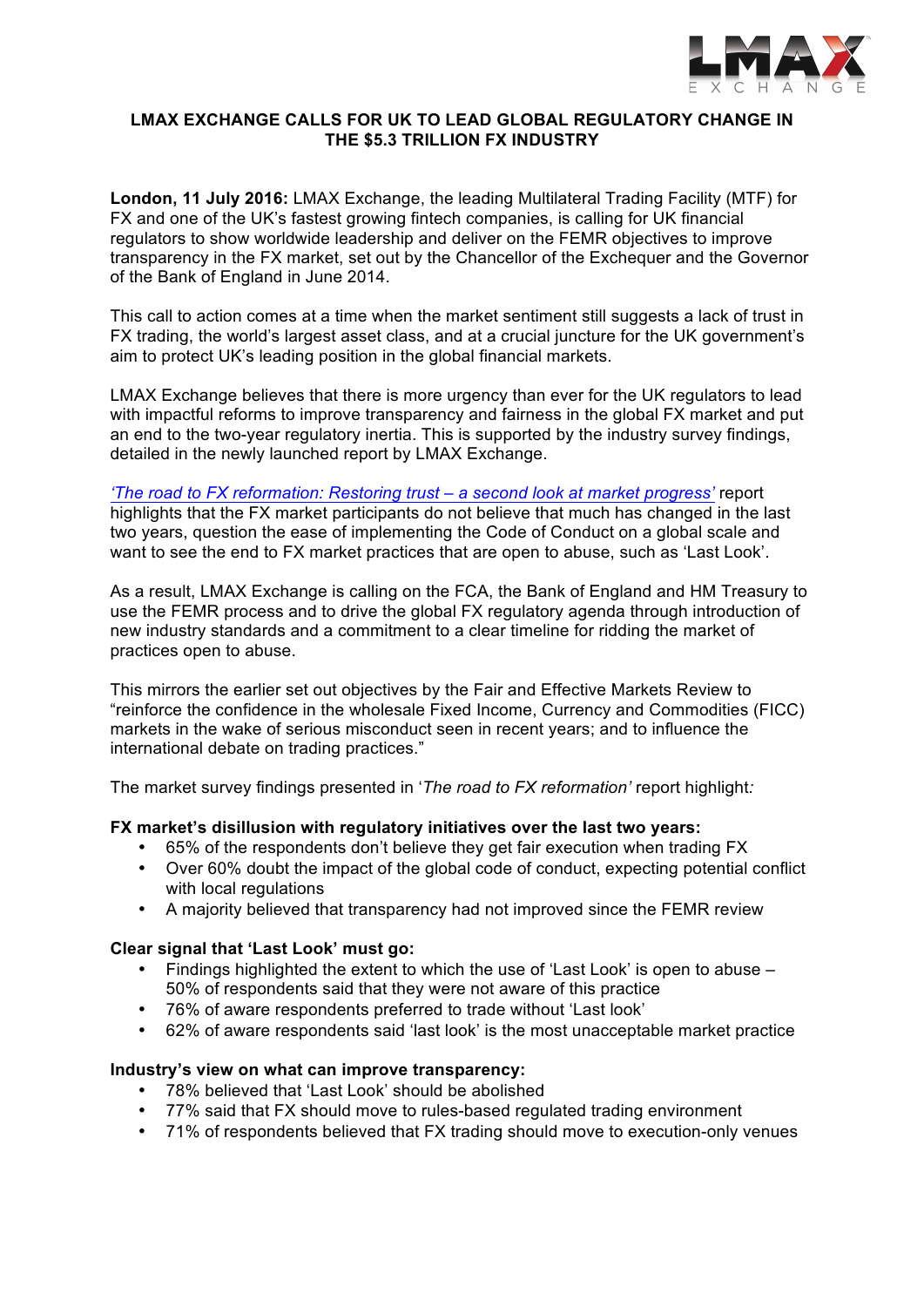

These findings show that the ongoing campaign by LMAX Exchange to rid the market of practices that damage trust, like 'Last Look', is as relevant as ever. The Global Code of Conduct has been welcomed but market sentiment, demonstrated through the survey, suggests that the global FX industry is not convinced of its potential impact.

# **As a result of the survey, LMAX Exchange calls on the regulators to:**

- 1. Define how a transparent and fair FX trading environment should work by being specific about the required business model, trading rules and market practices
- 2. Commit to a clear action plan for change with a timeline that includes the abolition of market practices open to abuse
- 3. Appoint and empower the delivery body (regulatory, industry or a mix of both) to implement the transparent state of the FX market within a specified timeframe

David Mercer, CEO of LMAX Exchange, comments, "It is clear that restoring trust is the biggest challenge that the global FX industry faces. Fines for market abuse have continued since we last provided an in-depth survey of the market and the Global Code of Conduct has been launched to a lukewarm reception and only addresses the 'voice market', just 30% of the industry. The easy questions have been answered, with the hard ones yet to come.

As a result, we are calling on the UK regulators to show global leadership in current uncertain times and abolish 'Last Look' among other practices that are open to abuse. This requires a clear timeline and action plan, significant revision to the composition of the working groups and a total focus on the ways that technology can make the global FX industry work more effectively.

These findings should concern those seeking to reform the FX market. FX can only thrive as a liquid, global and essential market that it should be if it engenders trust among all market participants.

This research shows that the market still has a long way to go to win back trust and there needs to be greater focus and urgency to address the major issues at play. This is being brought under even sharper focus with the exceptional global uncertainty following the UK's Leave vote in the EU Referendum."

To download the report please go to: www.lmax.com/fx-reformation

**– ENDS –**